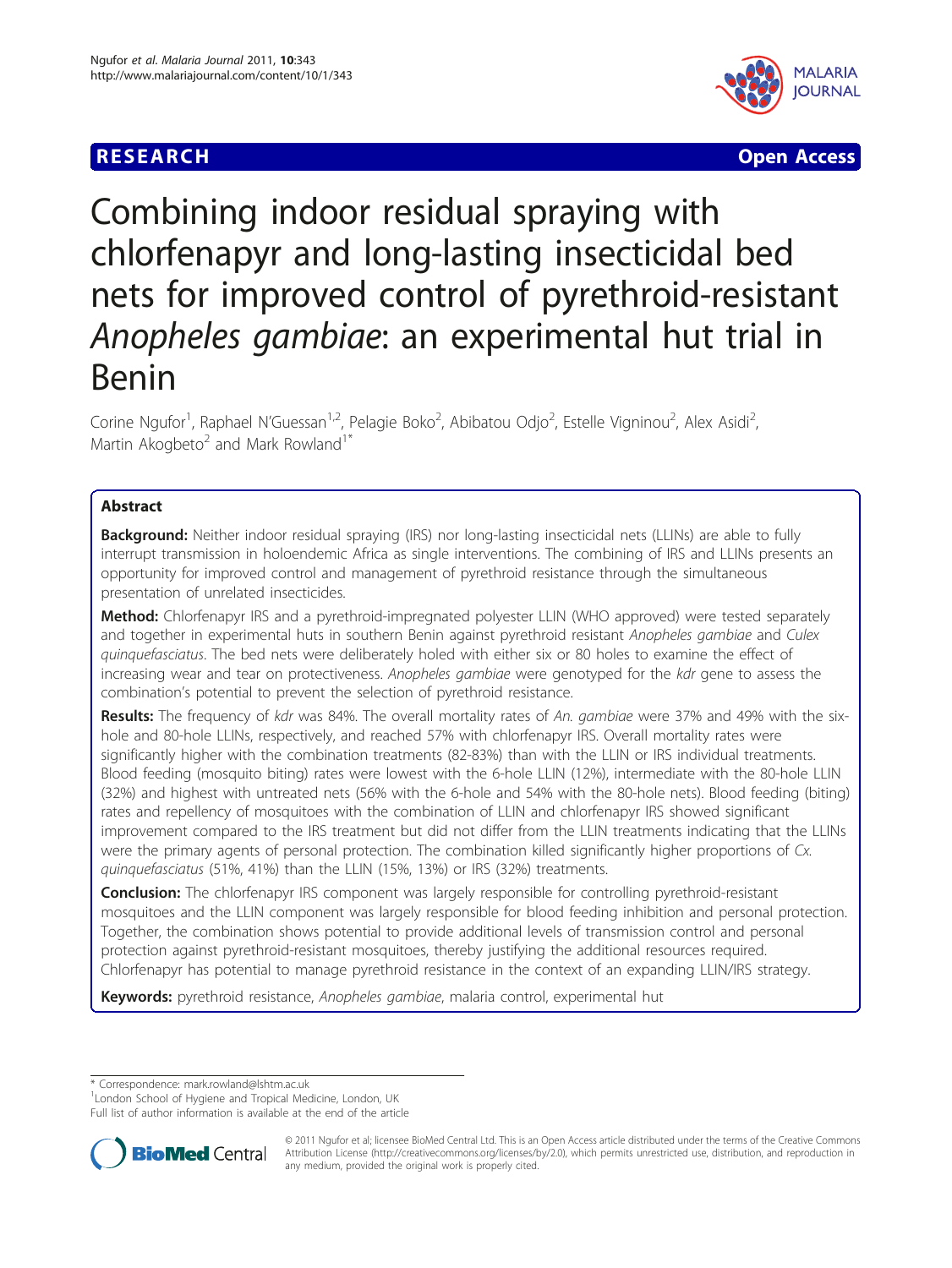## Background

Long-lasting insecticidal nets (LLINs) and indoor residual spraying (IRS) are the most widely implemented methods of malaria vector control [\[1](#page-6-0)]. Owing to operational and logistic constraints associated with running recurrent IRS campaigns, insecticide-treated nets (ITNs) and LLINs have, until recently, been the more widely applied interventions in sub-Saharan Africa [\[2\]](#page-6-0). However, neither IRS nor LLINs are sufficient to achieve interruption of transmission in holoendemic areas of Africa when applied as single interventions [\[1\]](#page-6-0).

As more resources are made available for malaria control through the Global Fund and President's Malaria Initiative, there is growing opportunity for deploying LLINs and IRS as a combination intervention [[1,3](#page-6-0)]. A recent analysis of malaria control programmes which deploy both interventions together gives evidence in a range of settings of added protection among those who sleep under LLINs in IRS-treated houses [[4\]](#page-6-0). The added opportunity to target malaria vectors may justify the extra cost of combination interventions. Others have raised a concern that twinned interventions may increase the selection pressure for resistance if both LLIN and IRS deploy the same insecticide [\[5](#page-6-0)].

The efficiency of IRS and LLINs, whether deployed singly or in combination, depends on the continued susceptibility of the vectors to the insecticides delivered through these means. Resistance to the four classes of insecticides (pyrethroids, organophosphates, organochlorines and carbamates) approved for vector control has been found in a number of Anopheles gambiae populations [\[5-8](#page-6-0)]. Pyrethroids are the ideal insecticides for treating mosquito nets owing to their knockdown effect, excito-repellent properties and low mammalian toxicity [\[9](#page-6-0)]. Unfortunately, pyrethroid resistance due to the *kdr* mutation is now widespread particularly in West Africa [\[6,8](#page-6-0),[10,11](#page-6-0)]. Reduced efficacy of LLINs and IRS due to multiple pyrethroid resistance mechanisms has been reported in Benin [[6,8](#page-6-0),[12\]](#page-6-0). One of the methods used for managing insecticide resistance is to expose insect vectors to a combination of insecticides which have different modes of action. Combining of IRS and LLINs as a twinned intervention provides opportunities for resistance management as two insecticides with contrasting modes of action can be delivered at the same time and place. On a previous occasion when LLINs were combined with wall linings made of pyrethroid-treated plastic sheeting (simulating IRS) in a pyrethroid resistance area of Burkina Faso, no improvement on mortality of An. gambiae was observed over LLIN alone [[13](#page-6-0)]. However, when LLINs were combined with carbamate-treated plastic sheeting on the walls, the combination proved more effective against pyrethroid resistant An. gambiae than LLIN alone [[14,15\]](#page-6-0).

Resistance to conventional insecticides and the threat of malaria control failure are the catalysts driving the development of alternative insecticides [\[9\]](#page-6-0). One new alternative being evaluated for vector control is chlorfenapyr, a pyrole insecticide [[16,17\]](#page-6-0). Chlorfenapyr acts by targeting the oxidative pathway in insect mitochondria and shows no cross-resistance to DDT or pyrethroids [[16](#page-6-0)]. The novel mode of action makes chlorfenapyr an ideal insecticide to complement the pyrethroids for the management of pyrethroid-resistant mosquitoes. Applied as IRS in experimental huts in southern Benin, chlorfenapyr at 1  $g/m^2$  induced 82.9% and 45.6% mortality among pyrethroid-resistant An. gambiae and Culex quinquefasciatus populations respectively [[17\]](#page-6-0). If chlorfenapyr IRS is combined with LLINs, then mosquito vectors which fail to be killed by the pyrethroid on the LLINs, owing to resistance, can then be targeted by the chlorfenapyr treatment on the wall. A greater impact on the vector population and on transmission control would, therefore, be expected when such a combination was deployed in areas where pyrethroid-resistant An. gambiae or multiple vector species abound.

To test this strategy, the combination of pyrethroid LLINs and chlorfenapyr IRS was examined under experimental hut conditions in the pyrethroid-resistant area of southern Benin. The relationship between the physical integrity of the bed net material (indicated by the number of holes in the bed net) and its impact against resistant mosquitoes was also examined.

#### Methods

### Study site and experimental huts

The study was carried out in experimental huts situated in Akron, a village on the periphery of Porto Novo, the administrative capital of the Republic of Benin. This is a crop production area with marshes that provide prolific breeding sites for mosquitoes over long seasons. The local An. gambiae is resistant to pyrethroids and DDT [[12\]](#page-6-0). The nuisance mosquito  $Cx$ . quinquefasciatus is present year round and is resistant to pyrethroids, carbamates and organophosphate insecticides [[8](#page-6-0)]. Seven experimental huts were selected for the study. These huts are typical of the West African region and are made from concrete bricks, with roofs of corrugated iron, ceilings of thick polyethylene sheeting covered with palm thatch on the interior surface and walls plastered with an unpainted cement/sand plaster. Each hut stands on a concrete base surrounded by a water-filled moat to exclude ants. Entry of mosquitoes occurs via four window slits, which are 1 cm wide and located on three sides of the hut.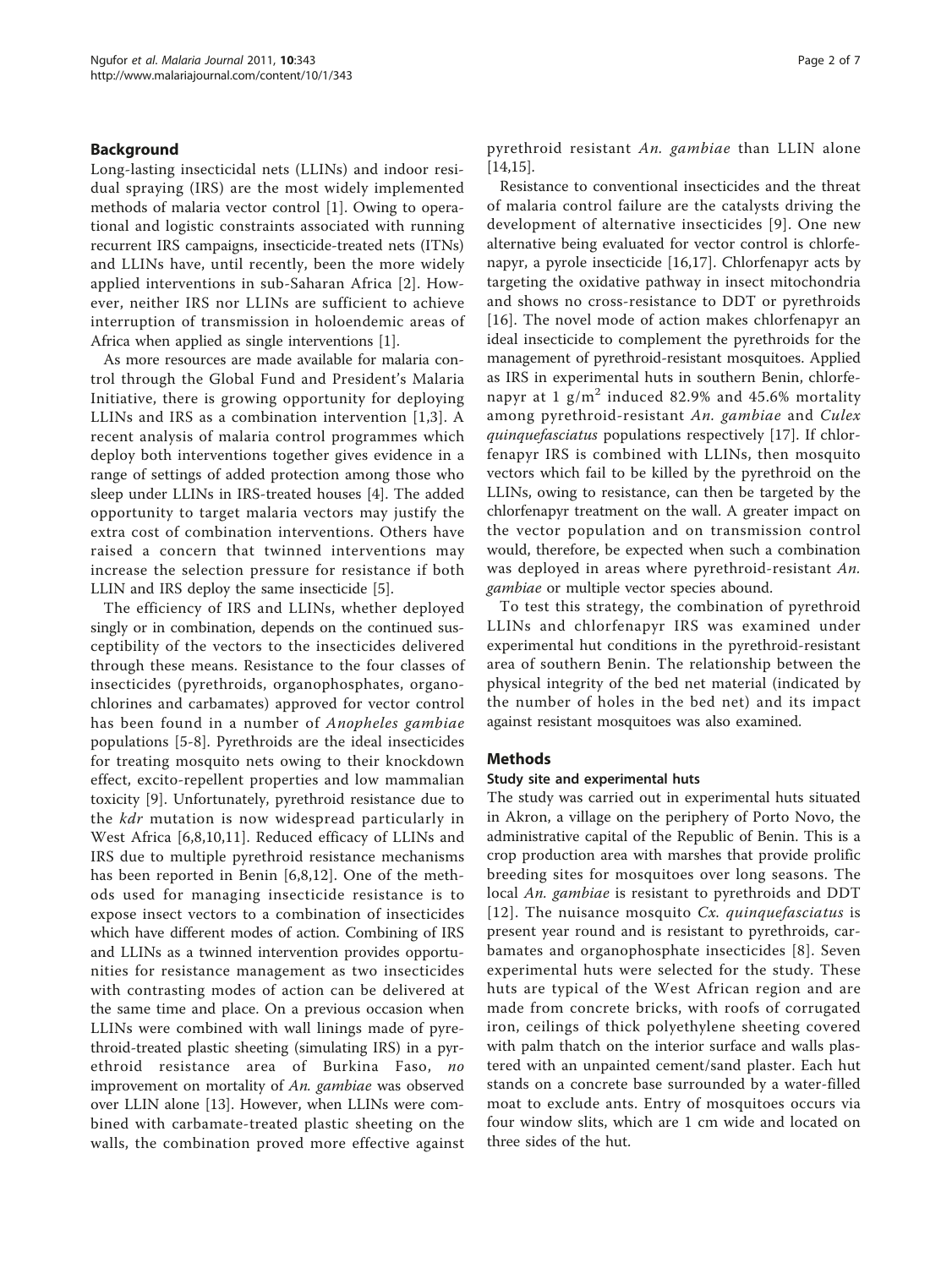# Insecticide treatments

Seven treatments were compared in the experimental huts:

- 1. Unsprayed hut with 6-hole, untreated bed nets
- 2. Unsprayed hut with 80-hole, untreated bed nets
- 3. LLIN with 6 holes
- 4. LLIN with 80 holes

5. Chlorfenapyr IRS 500 mg/m2 and LLIN with 6 holes

6. Chlorfenapyr IRS 500 mg/m2 and LLIN with 80 holes

7. Chlorfenapyr IRS 500 mg/m2

The LLIN was WHOPES approved, made of multifilament polyester fibres, factory-coated with a washresistant formulation of deltamethrin at a target dose of 55 mg/m<sup>2</sup>. The untreated bed nets were made of white 100-denier polyester multifilament net (Siam-Dutch Mosquito Netting Co., Bangkok, Thailand). To simulate badly worn nets, 80 holes of 2  $\text{cm}^2$  diameter were cut along each side and end panels. Nets with six holes, each measuring  $4\,$  cm $^2$ , two on each side and one at each end to simulate less damaged nets were also tested. Chlorfenapyr SC (BASF, 'Phantom 240SC' with 240 g chlorfenapyr/litre) was sprayed onto interior walls and plastic sheeting using a Hudson compression sprayer equipped with a flat fan nozzle. The evaluation started one week after treatment and ran for two complete rotations between June and September 2010.

# Sleepers and mosquito collection

Treatments were randomly allocated to the experimental huts. LLINs were rotated weekly between huts while the huts dedicated to the IRS treatments were fixed throughout the study as these IRS treatments could not be rotated. Seven adult men served as volunteer sleepers and were rotated between treatments on successive nights to adjust for any variation in individual attractiveness to mosquitoes. Sleepers gave informed consent and were provided with chemoprophylaxis prior to the trial. They slept in the huts from 20:00 to 05:00 each night. Mosquitoes were collected each morning at 05:00 from under bed nets, floors, walls, ceilings and verandas using aspirators and torches. The collections were transported to the laboratory where mosquitoes were identified to species and scored as blood fed or unfed and live or dead. Live mosquitoes were held in netted plastic cups and supplied with 10% honey solution. Delayed mortality was recorded at 24 h, 48 h and 72 h. Male mosquitoes were not scored.

The entomological impact of each treatment was

1. Deterrence: percentage reduction in the number of mosquitoes caught in treated hut relative to the number caught in the control hut;

expressed relative to the control in terms of the follow-

2. Repellency (induced exiting) due to potential irritant effect of treatments expressed as percentage of the mosquitoes collected from the veranda trap of treated hut relative to percentage caught in veranda trap of control hut;

3. Inhibition of blood feeding: reduction in blood feeding rate relative to the control. This was calculated using the following model:

 $100(Bf_u - Bf_t)/Bf_u$ , where  $Bf_u$  is the proportion of blood-fed mosquitoes in the untreated control huts and  $Bf_t$  is the proportion of blood-fed mosquitoes in the huts with insecticide treatments;

4. Induced mortality: percentage of dead mosquitoes in treated hut at the time of collection and after a 72 h holding period relative to control hut.

The personal protective effect of the treatments which is described by a reduction in the number of blood-fed mosquitoes relative to the control hut was calculated as follows:

% Personal Protection =  $100(B_u - B_t)/B_u$  Where  $B_u =$  is the number of blood-fed mosquitoes in the untreated control huts and  $B_t$  is the number of blood-fed mosquitoes in the huts with insecticide treatments.

# Ethical clearance

ing:

Approval was obtained from the ethics committees of the London School of Hygiene and Tropical Medicine and the Benin Ministry of Health. Each trial participant gave written informed consent and was offered chemoprophylaxis during and for one month after the experimental hut trial.

# Molecular assays

To examine the potential for the combination treatment to prevent selection for resistance the dead and surviving An. gambiae were genotyped using PCR to assess the *kdr* frequency according to the method of Martinez-Torez et al. [[18\]](#page-6-0). The resistance allele frequency at the kdr locus was analysed using Genepop software (version 3.3) [\[19\]](#page-6-0).

# Data analysis

Data were entered in Excel and transferred to STATA 11.0 for further analysis. The numbers of mosquitoes collected each night were compared between treatments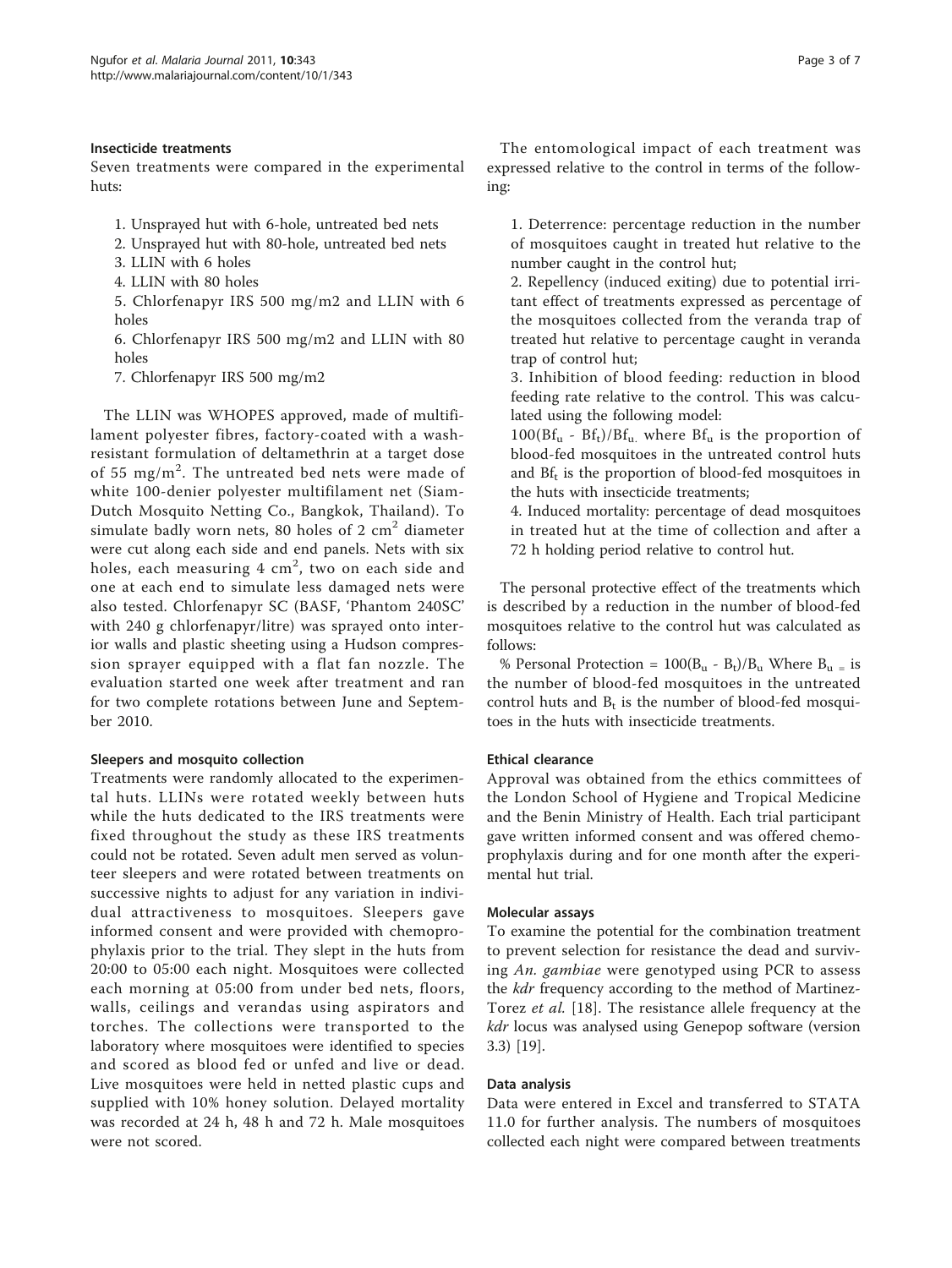using a negative binomial regression model. Proportional data (exiting rate, blood feeding, and mortality) were analysed using logistic regression after adjusting for the effects of sleeper attractiveness and hut position.

# Results

Over the three-month trial, 865 An. gambiae sl, 7,296 Cx. quinquefasciatus and over l,000 Mansonia spp. females were caught in the huts. Only the data for An. gambiae and Cx. quinquefasciatus were analysed further.

# Anopheles gambiae

The summary results of treatment efficacy against An. gambiae are presented in Table 1. There was a significant difference in the number of mosquitoes collected between the seven huts  $(P = 0.017)$ . These differences could be due to differences in positional attractiveness to mosquitoes or to an effect of the IRS treatments or to both. Because the IRS treatments could not be rotated it was not possible to separate the effect of hut position from IRS treatment on mosquito entry or deterrence.

The untreated, holed nets provided only limited protection against biting An. gambiae, with the proportion blood-fed reaching 54% in huts with the 80-hole nets and 56% in huts with the 6-hole nets. The difference in mosquito feeding rate between untreated 80-hole nets and untreated 6-hole nets was not significant (P = 0.532). The untreated holed nets were, however, more

protective than no net at all because the proportion blood feeding in the only hut that lacked nets (chlorfenapyr IRS) was 89.4%, a value which was significantly higher than the proportion blood feeding in huts with untreated nets ( $P = 0.0001$ ). The holed LLINs were more protective than holed untreated nets ( $P = 0.0001$ ) due to the pyrethroid on the LLIN providing protection through its excito-repellent and knockdown effects. The LLIN with 6 holes was significantly more protective (BFI =  $78\%$ ) than the LLIN with 80 holes (BFI = 42%) ( $P = 0.001$ ). The addition of IRS with chlorfenapyr to a hut with LLIN did not alter the level of protection conferred by the LLIN, i.e. the proportions blood feeding with the combination were similar to that of the LLIN alone ( $P = 0.247$  for 6-hole nets,  $P$ = 0.468 for 8-hole nets). The reduction in feeding rate with the combination was therefore attributable to the LLIN component rather than to the IRS component. The personal protection attributable to pyrethroid on the holed LLINs, relative to untreated nets, ranged from 56% to 75% protection.

The overall mortality rates with the LLIN alone ranged from 37.3% for the 80-hole to 49.5% for the 6-hole nets; the number of holes made no significant difference to the level of mortality conferred by the pyrethroid treatment ( $P = 0.083$ ). The overall mortality rate with chlorfenapyr IRS treatment was 56.7%. The combination of IRS and LLIN induced overall mortality rates of 82% and 83% and this was significantly greater than the

Table 1 Summary of results obtained for Anopheles gambiae in the experimental huts

| <b>Hut Treatment</b>                     | <b>Untreated Net</b><br>with 6 holes | <b>Untreated Net</b><br>with 80 holes | LLIN with<br>6 holes | LLIN with<br>80 holes | Chlorfenapyr<br><b>IRS</b> | Chlorfenapyr IRS +<br>LLIN with 6 holes | Chlorfenapyr IRS +<br>LLIN with 80 holes |
|------------------------------------------|--------------------------------------|---------------------------------------|----------------------|-----------------------|----------------------------|-----------------------------------------|------------------------------------------|
| <b>Total females</b><br>caught           | 78                                   | 147                                   | 91                   | 110                   | 263                        | 105                                     | 71                                       |
| <b>Total females</b><br>dead             | 4                                    | 5                                     | 45                   | 41                    | 149                        | 87                                      | 65                                       |
| Mortality (%)                            | 5.1 $^{\circ}$                       | 3.4 <sup>a</sup>                      | $49.5^{bc}$          | 37.3 <sup>b</sup>     | 56.7 <sup>c</sup>          | 83 <sup>d</sup>                         | 82.3 <sup>d</sup>                        |
| 95% Confidence<br>Limits                 | $0.2 - 10$                           | $0.5 - 6.3$                           | 39.2-59.7            | 28.2-46.3             | 50.7-62.6                  | 75.7-90.1                               | 71.4-93.3                                |
| <b>Total females</b><br>blood fed        | 44                                   | 80                                    | 11                   | 35                    | 235                        | 19                                      | 19                                       |
| <b>Blood feeding</b><br>(%)              | 56.4 $a$                             | $54.4^{\circ}$                        | $12.1^b$             | 31.8 <sup>c</sup>     | $89.4^d$                   | 18.1 <sup>bc</sup>                      | 26.8 <sup>c</sup>                        |
| 95% Confidence<br>Limits                 | 45.4-67.4                            | 45.4-62.5                             | 5.4-18.8             | 23.1-40.5             | 85.6-93.1                  | 10.7-25.5                               | 16.5-37.1                                |
| Blood feeding<br>Inhibition (%)          |                                      |                                       | 78                   | 42                    |                            | 68                                      | 51                                       |
| Personal<br>protection (%)               |                                      |                                       | 75                   | 56                    |                            | 57                                      | 76                                       |
| <b>Total females in</b><br>verandah trap | 37                                   | 58                                    | 64                   | 75                    | 109                        | 85                                      | 49                                       |
| Exiting (%)                              | 47.4 $a$                             | 39.5 <sup>a</sup>                     | 70.3 <sup>bc</sup>   | $68.2^{b}$            | 41.4 <sup>a</sup>          | 83 <sup>c</sup>                         | 63.4                                     |
| 95% Confidence<br>Limits                 | 36.4-58.5                            | $3.5 - 47.4$                          | 61-79.7              | 59.5-76.9             | 35.5-47.4                  | 73.4-88.5                               | 52.7-73.9 <sup>b</sup>                   |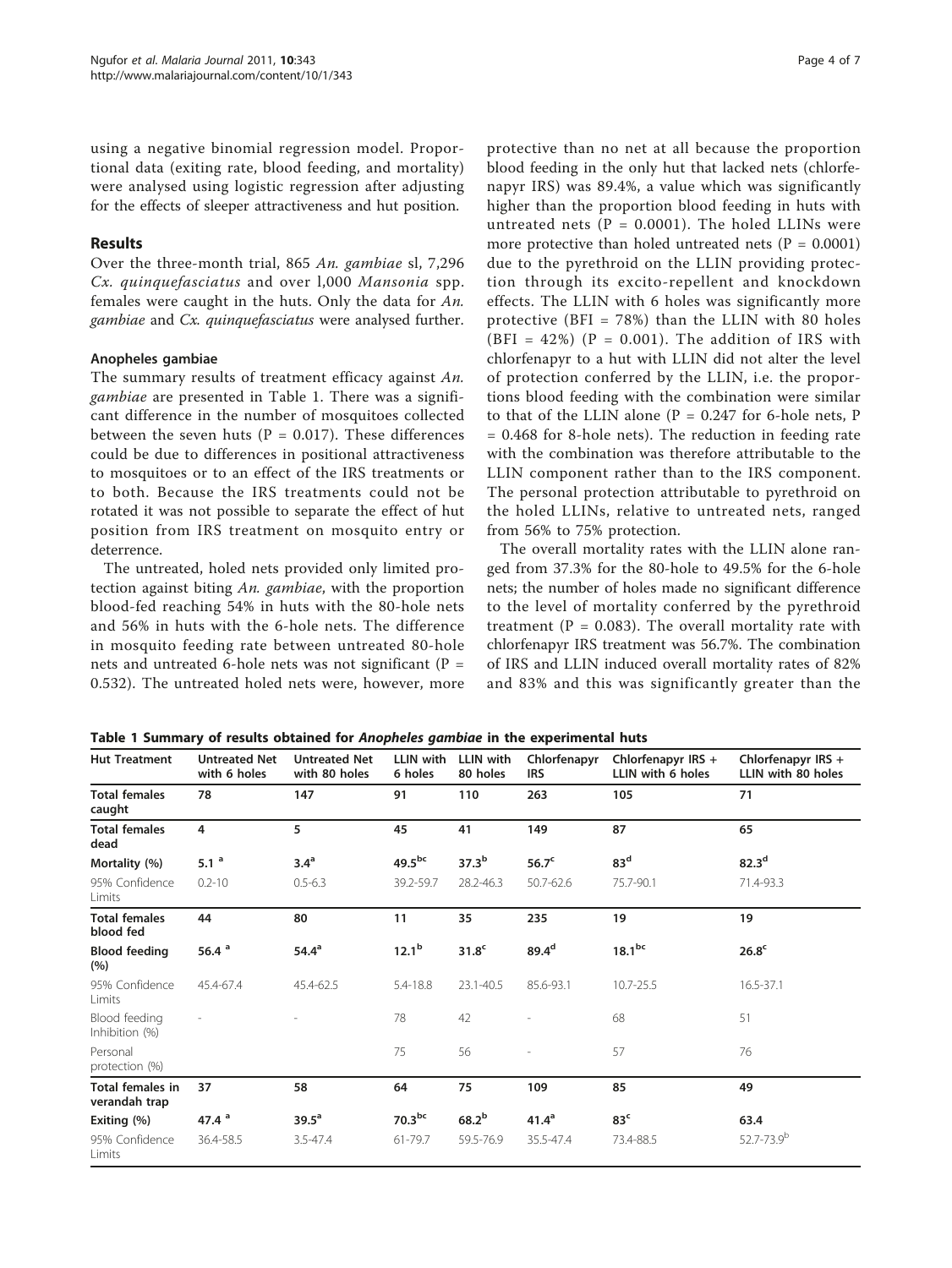mortalities induced by LLINs alone  $(P = 0.0001)$  or by chlorfenapyr alone ( $P = 0.0001$ ).

Whereas the majority of mosquitoes killed by the IRS when no LLIN was present had already blood fed (i.e. 87.2% [130/148] of the dead mosquitoes had blood-fed beforehand), only a minority of dead mosquitoes had managed to blood feed when a LLIN was present in the IRS treated hut (i.e. 9.2% [8/87] of the dead mosquitoes had blood fed beforehand through the 6-hole nets and 26.3% [17/65] through the 80-hole nets). This indicates that in the absence of a LLIN the mosquitoes will blood feed on the sleeper before alighting on the insecticidal wall. But in the presence of an LLIN many mosquitoes alight on the wall and are killed before managing to feed.

#### Culex quinquefasciatus

The effects of the treatments on Cx. quinquefasciatus are presented in Table 2. Untreated nets with 80 holes were less protective against Cx. quinquefasciatus than untreated nets with six holes ( $P = 0.0001$ ). In the absence of any net a higher proportion of mosquitoes were able to blood feed (77% managed to blood feed in the huts with chlorfenapyr IRS and no net), indicating that the holed net was a partial barrier to Culex biting and feeding. The pyrethroid on the LLIN was highly protective and the level of blood feeding inhibition by the insecticide was higher for Cx. quinquefasciatus than for An. gambiae. However, only a small proportion of

Cx. quinquefasciatus were killed by the pyrethroid  $(-15%)$ , and this proportion was smaller than the proportion of An. gambiae killed by the same treatment. Chlorfenapyr IRS killed 32.3% of Cx. quinquefasciatus. The combination of IRS and LLIN was additive, killing in the range of 40-50%. As was observed with An. gambiae, the combination was protective against  $Cx$ . quinquefasciatus (mostly due to the LLIN component) and also succeeded in killing many Cx. quinquefasciatus (mostly due to the IRS component). As with An. gambiae, the proportion of Cx. quinquefasciatus blood feeding was dependent on the number of holes in the LLIN, irrespective of whether chlorfenapyr IRS was present or not.

#### Genotype selection

The results for the molecular studies are presented in Table [3.](#page-5-0) For each treatment, the frequency of the kdr allele did not differ between the survivor and dead collections of An. gambiae at the 5% significance level. These results did not show any selective advantage to kdr in the presence of the LLIN. Nor did it show any selective neutrality or disadvantage to *kdr* in the presence of the combination treatment. Initial genotyping of 100 adult An. gambiae, which emerged from larvae collected at the field site (Akron), showed a kdr frequency of 0.91, a value consistent with the samples collected from the huts. This high frequency of kdr and the relatively small samples analysed made it impossible for the current study to demonstrate any differential

| Table 2 Summary of results obtained for Culex quinquefasciatus in the experimental huts |  |  |  |  |  |  |  |  |
|-----------------------------------------------------------------------------------------|--|--|--|--|--|--|--|--|
|-----------------------------------------------------------------------------------------|--|--|--|--|--|--|--|--|

| <b>Hut Treatment</b>                     | <b>Untreated Net</b><br>with 6 holes | <b>Untreated Net</b><br>with 80 holes | LLIN with<br>6 holes     | LLIN with<br>80 holes | Chlorfenapyr<br><b>IRS</b> | Chlorfenapyr IRS +<br>LLIN with 6 holes | Chlorfenapyr IRS +<br>LLIN with 80 holes |
|------------------------------------------|--------------------------------------|---------------------------------------|--------------------------|-----------------------|----------------------------|-----------------------------------------|------------------------------------------|
| <b>Total females</b><br>caught           | 533                                  | 1370                                  | 1014                     | 1018                  | 1507                       | 1260                                    | 1083                                     |
| <b>Total females</b><br>dead             | 9                                    | 27                                    | 152                      | 133                   | 487                        | 642                                     | 455                                      |
| Mortality (%)                            | 1.7 <sup>a</sup>                     | 2.0 <sup>a</sup>                      | 15.0 <sup>b</sup>        | 13.1 <sup>b</sup>     | 32.3 <sup>c</sup>          | 51.0 <sup>d</sup>                       | $42.0^\mathrm{e}$                        |
| 95% Confidence<br>Limits                 | $0.6 - 2.8$                          | $1.2 - 2.7$                           | 12.8-17.2                | 11.0-15.1             | 30.0-34.7                  | 48.2-53.7                               | 39.1-45.0                                |
| <b>Total females</b><br>blood fed        | 180                                  | 666                                   | 55                       | 124                   | 1157                       | 52                                      | 107                                      |
| <b>Blood feeding</b><br>(%)              | 33.8 <sup>a</sup>                    | 48.6 <sup>b</sup>                     | $5.4^\circ$              | $12.2^{\circ}$        | 76.8 <sup>e</sup>          | $4.1^\circ$                             | 9.9 <sup>d</sup>                         |
| 95% Confidence<br>Limits                 | 29.8-37.8                            | 46.0-51.3                             | $4.0 - 6.8$              | $10.2 - 14.2$         | 74.6-78.9                  | $3.0 - 5.2$                             | $8.1 - 11.7$                             |
| Blood feeding<br>Inhibition (%)          |                                      |                                       | 84                       | 75                    |                            | 88                                      | 80                                       |
| Personal<br>protection (%)               |                                      |                                       | $\overline{\phantom{a}}$ | 81                    |                            | 71                                      | 84                                       |
| <b>Total females in</b><br>verandah trap | 225                                  | 389                                   | 677                      | 603                   | 638                        | 784                                     | 687                                      |
| Exiting (%)                              | 42.2 <sup>a</sup>                    | $28.4^{b}$                            | 66.8 <sup>c</sup>        | 59.2 <sup>d</sup>     | 42.3 <sup>a</sup>          | 62.2 <sup>d</sup>                       | 63. $4^{cd}$                             |
| 95% Confidence<br>Limits                 | $38 - 46.4$                          | $26 - 30.8$                           | $63.9 - 70$              | $56.2 - 62.2$         | $40 - 45$                  | $60 - 65$                               | $60.8 - 66.3$                            |

Numbers in the same row sharing the same superscript do not differ significantly ( $P \ge 0.05$ )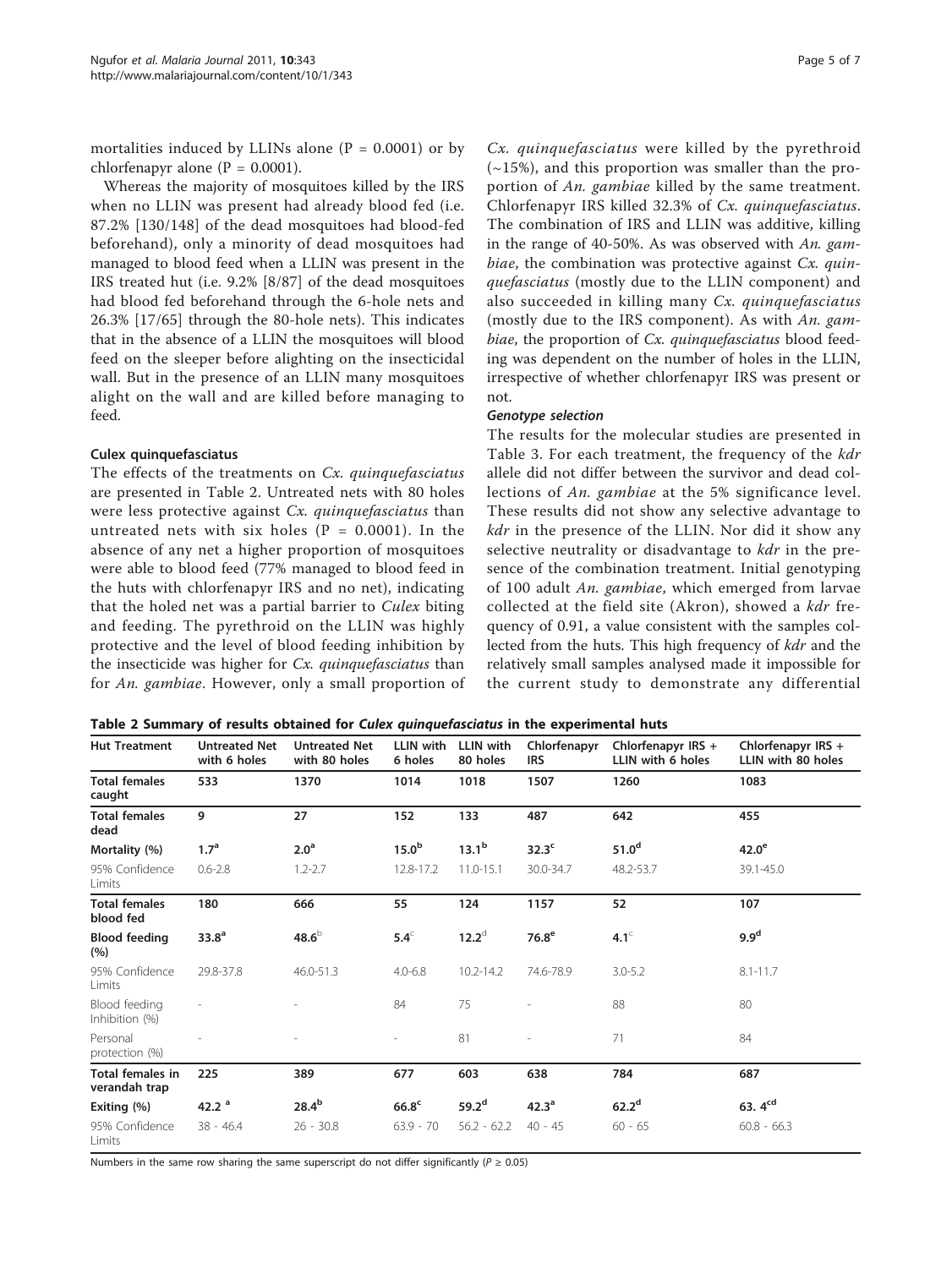<span id="page-5-0"></span>Table 3 Kdr allelic frequency (kdr alleles/total kdr and susceptibility alleles) among live and dead Anopheles gambiae

| <b>Treatments</b>                                              | Alive       | Dead        |
|----------------------------------------------------------------|-------------|-------------|
| Chlorfenapyr (500 mg/m <sup>2</sup> ) IRS                      | 0.77(14/18) | 0.84(32/38) |
| Chlorfenapyr (500 mg/m <sup>2</sup> ) IRS + LLIN with 80 holes | 1.0(25/25)  | 0.90(18/20) |
| LLIN with 80 holes                                             | 0.82(33/40) | 0.86(19/22) |
| Untreated net with 80 holes                                    | 0.82(41/50) | 0.89(16/18) |

selection of kdr between the LLIN and combination treatments.

# **Discussion**

A combination of IRS and LLINs can only be justified economically if it provides greater levels of protection or greater transmission control than is achievable by the single interventions. The present comparisons show that the combining of chlorfenapyr IRS and pyrethroid LLINs in the same hut provides personal protection (mostly attributable to the LLIN component) and transmission control potential (mostly but not wholly attributable to mortality induced by IRS) over and above what the individual components are able to achieve. With the massive injection of international aid by the Global Fund and President's Malaria Initiative for universal coverage of LLINs and IRS transmission control, the rollout of such a combination intervention appears well justified on the basis of the present suggestive small scale study.

The spectre of resistance haunts our capacity to control malaria in the future. Pyrethroid resistance due to kdr or metabolic mechanisms is springing up in countries across sub-Saharan Africa [\[5](#page-6-0)]. While clear demonstration that such resistance is impacting negatively on control has yet to be made, there is growing evidence that pyrethroid-treated ITNs and LLINs provide less protection in areas such as southern Benin where multiple pyrethroid resistance has become prevalent [[6](#page-6-0),[8\]](#page-6-0). Confronted with resistance, LLINs start to lose their protectiveness once they become holed and the more holes they accrue the less protective they become, as demonstrated in the present study.

Previously it was shown that chlorfenapyr is capable of controlling pyrethroid-resistant An. gambiae and Cx. quinquefasciatus when applied as IRS [[17](#page-6-0)]. The most important new findings from the current study were the additive levels of mortality and the reduced levels of blood feeding that can be achieved when chlorfenapyr IRS is combined with pyrethroid LLIN. A mortality of  $~\sim$ 80% is similar to what can be achieved with pyrethroid IRS in an area of full susceptibility [[6\]](#page-6-0). Taken together with the partial protection still to be had from LLINs, the combination of LLINs and chlorfenapyr IRS may prove to be a route out of the predicament presented by pyrethroid resistance.

These findings stand in contrast to the experimental hut studies in Burkina Faso in which a combination of pyrethroid-treated wall linings and ITN failed to induce any increase in mortality of malaria vectors over that of ITN alone [\[13](#page-6-0)]. This difference can be attributed to the fact that the vector population in the current study is fully susceptible to the active component (chlorfenapyr) in the IRS treatment. These results corroborate previous experimental hut studies in Benin and in Burkina Faso where pyrethroid-treated nets were combined with carbamate-treated plastic wall sheetings to which there was also little or no resistance [\[15\]](#page-6-0).

The relatively high mortality of mosquitoes in chlorfenapyr IRS-treated huts confirms the potential of the pyrole insecticide as an alternative IRS treatment [[17\]](#page-6-0). Hut trials of IRS, whether with pyrethroid, carbamate, OP or pyrole [[6,17,20](#page-6-0)], show little or no evidence of blood feeding inhibition among the mosquitoes collected from the huts. The inference is that hut-entering mosquitoes approach, contact and feed upon the host before resting on the insecticide-treated walls where they then pick up a lethal dose. The current trial supports that inference. But when faced with a barrier presented by the LLIN, some mosquitoes succeed in penetrating the holes and feed, while others fly away unfed from the net, not to leave the hut but to alight on the walls where they then pick up a lethal dose of chlorfenapyr before resuming host-seeking flights. This train of events could explain the higher proportion of unfed, dead mosquitoes in the combination LLIN/IRS huts than in the single intervention LLIN or IRS huts. It is perhaps the to-ing and froing between bed net and wall that results in higher pick-up of insecticide and higher mortality rates than is achieved by blood-fed mosquitoes that after feeding on the host simply alight on the treated wall and remain stationary.

Cx. quinquefasciatus, the nuisance mosquito in urban West Africa and filariasis vector in East Africa, is strongly resistant to pyrethroids and consistently records low mortality rates (less than 15%) in the presence of LLINs in experimental huts studies [[21\]](#page-6-0). This is due to multiple resistance mechanisms to pyrethroids and organophosphates  $[8]$  $[8]$ . In the current study, mortality of Cx. quinquefasciatus increased to 51% when the LLINs were combined with chlorfenapyr IRS. The fact that the combination killed up to three times more Cx.